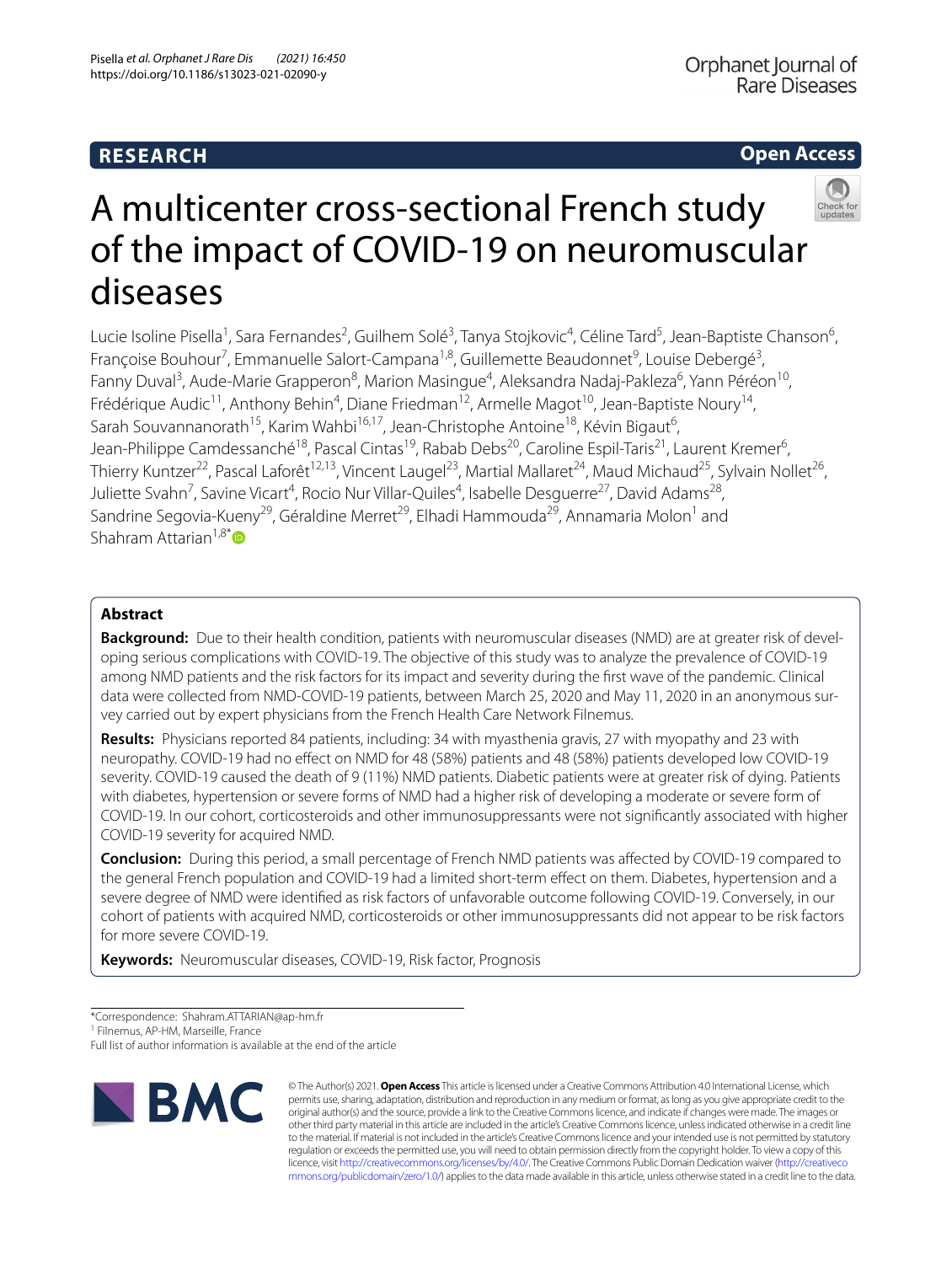#### **Background**

Coronavirus-disease-2019 (COVID-19) is caused by coronavirus-2 (SARS-CoV-2). It quickly struck the entire world after its frst appearance in China in December 2019 and had catastrophic consequences on populations and health systems worldwide [\[1](#page-8-0)]. In France, public health reports on September 21, 2021 declared that 6 956 848 patients had been infected, causing 116 050 deaths [[2\]](#page-8-1). Although COVID-19 has great similarities to SARS and MERS, genome sequencing of SARS-CoV-2 has revealed that it is a novel coronavirus [[3\]](#page-8-2). COVID-19 leads to a wide range of clinical signs including fever, fatigue, dry cough, headache, myalgia and anosmia [[4](#page-8-3), [5](#page-8-4)]. The symptoms and severity of COVID-19 depend on the patient's age, health condition, sex and immune system [[6\]](#page-8-5).

In France, according to the National Data Bank of Rare Diseases (BNDMR), 50 000 patients sufer from neuromuscular diseases (NMD), a large group of rare diseases (300 forms listed to date) most often of genetic or autoimmune origin which afect both children and adults. As they can be under immunosuppressive and/or immunomodulator therapy, or subject to cardiac or respiratory failures, patients with NMDs are generally considered at high risk of developing serious complications with COVID-19 [[6](#page-8-5)].

In 2014, the French Ministry of Health created the French Health Care Network for Rare NMDs named

Filnemus [\(www.flnemus.fr](http://www.filnemus.fr)). Filnemus is a structure with a vast territorial network comprising 71 expert centers [[7\]](#page-8-6). The missions of Filnemus are to coordinate, promote and convene the various actions carried out in the feld of rare NMDs.

Facing the COVID-19 public health emergency, the 71 expert centers of Filnemus, in collaboration with patient organizations involved with NMD, set up a national observatory to enable the collection of data for NMD patients with COVID-19. This national multicenter study aimed to determine the prevalence of COVID-19 for NMD patients and the risk factors for its impact and severity during the frst French lockdown period.

#### **Results**

#### **Cohort description**

Data were collected from March 25, 2020 to May 11, 2020 during the frst lockdown period in France. During this period, 84 patients followed up in the expert centers and with a diagnosis of defnite or probable COVID-19 were reported by experts (Table [1\)](#page-1-0). The cohort included 34 patients with myasthenia gravis, 27 with myopathy and 23 with neuropathy (Table [1\)](#page-1-0). No cases of COVID-19 patients with spinal muscular atrophy were reported during this period. The geographical distribution by region is shown in Fig. [1](#page-2-0).

Twenty-eight patients had respiratory failure, 16 patients had heart failure, 10 patients had diabetes, 11

**Myasthenia n Myopathy n Neuropathy n** Autoimmune myasthenia gravis 32 Becker muscular dystrophy 1 Anti-MAG neuropathy 1 Congenital myasthenic syndromes 2 Beta sarcoglycanopathy 1 Chronic Ataxic Neuropathy, Ophtamoplegia, IgM paraprotein, cold Agglutinins and Disialosyl antibodies 1 Calpainopathy (LGMD2A) 3 Cerebellar Ataxia, Neuropathy, Vestibular Arefexia Syndrome 1 Congenital muscular dystrophy 1 Charcot-Marie-Tooth disease 8 Congenital myotonia (Becker) 1 Chronic demyelinating inflammatory polyradiculoneuritis 4 Duchenne muscular dystrophy 3 Hereditary amyloid neuropathy 2 Gamma sarcoglycanopathy 1 Mitochondrial cytopathy 1 GNE myopathy **2** Multifocal motor neuropathy 2 Inclusion body myositis 1 Neuromyotonia 1 Limb-girdle muscular dystrophy 1 Sensory neuropathy 2 Mitochondrial myopathy 1 Muscle channelopathy 1 Myofbrillary myopathy 1 Myositis 1 Type 1 myotonic dystrophy (Steinert) 4 Type 2 myotonic dystrophy (PROMM) 1 Type 3 glycogenosis 2 Unlabeled myopathy 1  $34$  27 23

<span id="page-1-0"></span>**Table 1** Listing of neuromuscular diseases for patients with COVID-19 (*n* number of patients)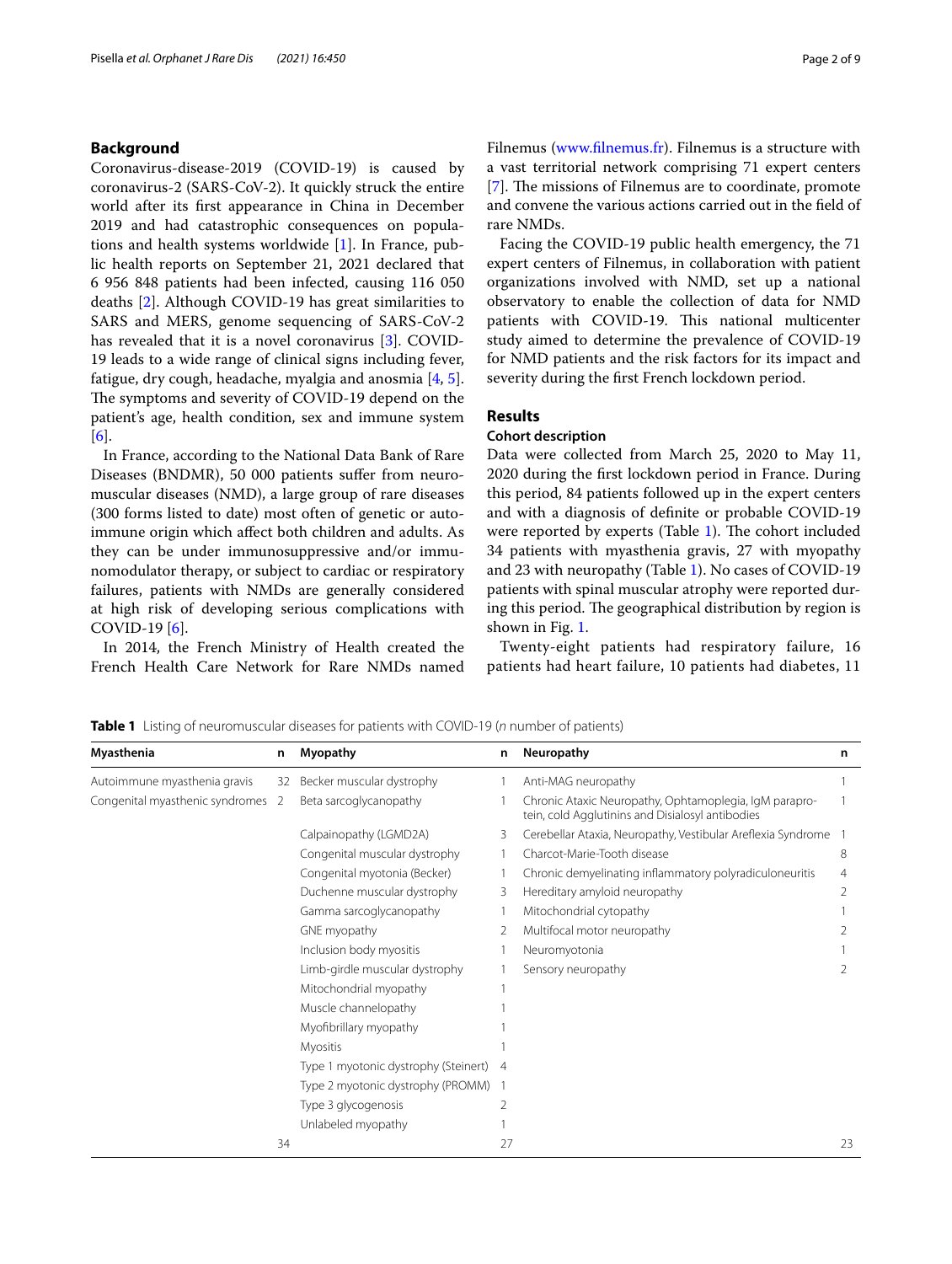

<span id="page-2-0"></span>patients had high arterial blood pressure, 8 patients suffered from obesity and 19 patients were over 65 years old (Table [2](#page-3-0)). The mean age of the patients was 50 years (range 18–94) and the female/male ratio was 1.47 (Table [2](#page-3-0)). The diagnosis of COVID-19 was established by PCR in 24 patients, based on thoracic CT-Scan results in 4 patients, by both PCR and thoracic CT-Scan in 20 patients, and by clinical signs highly suggestive of COVID-19 in 36 patients (Table [2\)](#page-3-0). The prevalence of symptomatic COVID-19 was estimated at 0.0017. The hospitalization rate in medical units and intensive care unit (ICU) was respectively 0.27 and 0.14. Forty-eight patients received home care.

#### **Impact of COVID‑19 on NMD**

For 48 (58%) NMD patients, COVID-19 had no efect on their pre-existing disease. COVID-19 caused worsening of symptoms in 26 (31%) NMD patients and death in 9  $(11%)$  NMD patients. The death rate was therefore 0.11. Of the 9 deaths recorded only 2 patients had a low severe neuromuscular disease, one of whom was diabetic and suffered from hypertension. Four out of 9 of deceased patients presented respiratory failure, 1/9 presented cardiac failure, 5/9 presented diabetes, and 3/9 presented hypertension. Six out of 9 deceased patients presented at least two comorbidities such as respiratory or cardiac failure, hypertension, diabetes or being aged>65 years. One patient was a 43-year-old man with myasthenia gravis and who presented no respiratory/cardiac failure, no comorbidity and a low degree of severity of neuromuscular disease. The cause of his death was acute respiratory distress syndrome.

Table [3](#page-4-0) provides a description of the NMD cohort according to the impact of COVID-19 on NMD.

Univariate analysis revealed that obesity  $(p=0.001)$ and diabetes  $(p < 0.001)$  were significantly associated with the exacerbation of NMD (Table [3\)](#page-4-0).

Diabetes, along with gender  $(p=0.079)$ , hypertension ( $p=0.097$ ) and degree of mobility ( $p=0.110$ ) were included in a multinomial logistic regression (obesity was excluded due to small numbers, which were insufficient to enable the model to converge to a fnal solution). Respiratory failure was not significant ( $p=0.233$ ) but it is a risk factor known to infuence the patient's health condition following infection with SARS-CoV2 and was therefore included in the model. Compared to the reference category "without efect", multinomial logistic regression showed that patients with diabetes ( $OR = 44.000$ ; 95% CI 4.821–401.548,  $p = 0.001$ ) had a higher risk of death following COVID-19.

Concerning medication, statistical analysis performed only on the population sufering from acquired and not hereditary forms of NMD showed that corticosteroids or other immunosuppressants were not signifcantly associated with the impact of COVID-19 on NMD ( $p=0.394$ ) and  $p = 0.565$  respectively).

#### **Impact of NMD on the severity of COVID‑19**

For 48 (58%) NMD patients, the severity of COVID-19 was low. Moderate COVID-19 severity was reported in 23 (28%) NMD patients, while 12 (15%) NMD patients sufered from highly severe COVID-19. Table [4](#page-5-0) provides a description of the NMD cohort according to the impact of NMD on the severity of COVID-19.

Univariate analyses showed that the severity of NMD  $(p=0.007)$ , high arterial blood pressure  $(p=0.001)$ , diabetes  $(p=0.001)$ , degree of mobility  $(p=0.015)$  and gender  $(p=0.031)$  were significantly associated with the degree of severity of COVID-19 for NMD patients (Table [4\)](#page-5-0).

These variables, along with obesity  $(p=0.097)$ ,  $age > 65$  years ( $p = 0.070$ ) and type of neuromuscular disease ( $p = 0.095$ ) were included in a multinomial logistic regression (except for respiratory failure due to small numbers, which were insufficient to enable the model to converge to a final solution). Compared to the reference category "low COVID-19 severity", multinomial logistic regression showed that patients with severe NMD ( $OR = 10.840$ ; 95% CI 1.888–62.255,  $p = 0.008$ ) and patients with hypertension (OR = 15.511; 95% CI 1.526-157.619,  $p = 0.020$ ) had a higher risk of developing moderate COVID-19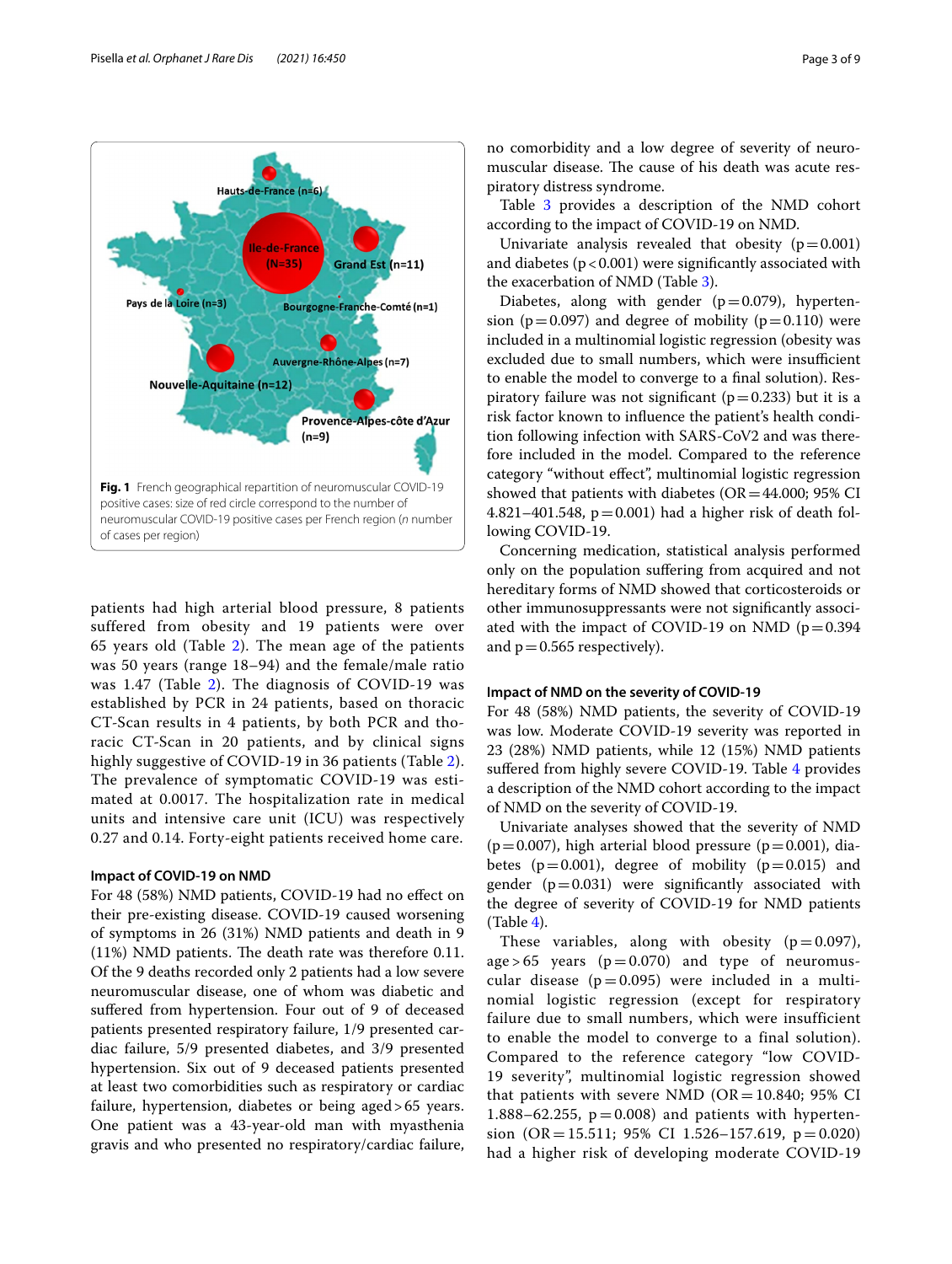#### <span id="page-3-0"></span>**Table 2** Description of the cohort

|                                                | Total ( $n = 84$ )<br>No. (%) |
|------------------------------------------------|-------------------------------|
| Age, years (mean $\pm$ SD) (min-max)           | 49.8 ± 18.70 (18-94)          |
| Age > 65 years old                             | 19 (22.9)                     |
| Gender (male)                                  | 34 (40.46)                    |
| Type of disease                                |                               |
| Myopathy                                       | 27 (40.5)                     |
| Neuropathy                                     | 23 (27.4)                     |
| Myasthenia                                     | 34 (40.5)                     |
| Origin of the disease                          |                               |
| Acquired                                       | 44 (53.0)                     |
| Genetic                                        | 39 (47.0)                     |
| Severity of neuromuscular disease <sup>F</sup> |                               |
| Low                                            | 30 (36.6)                     |
| Moderate                                       | 36 (43.9)                     |
| High                                           | 16 (19.5)                     |
| Mobility                                       |                               |
| Walk                                           | 58 (70.7)                     |
| Walk with help                                 | 12 (14.6)                     |
| Wheelchair                                     | 12 (14.6)                     |
| Comorbidities                                  |                               |
| Heart failure                                  | 16 (20.3)                     |
| Respiratory failure                            | 28 (35.9)                     |
| Hypertension                                   | 11(13.1)                      |
| Diabetes                                       | 10 (11.9)                     |
| Obesity                                        | 8(9.5)                        |
| Medication <sup>#</sup>                        |                               |
| Corticosteroids                                | 14 (16.7)                     |
| Other immunosuppressants                       | 17 (20.2)                     |
| Diagnosis of COVID-19                          |                               |
| <b>PCR</b>                                     | 24 (28.6)                     |
| Thoracic CT-Scan                               | 4 (4.8)                       |
| PCR+Thoracic CT-Scan                           | 20 (23.8)                     |
| Neither §                                      | 36 (42.8)                     |
| Effect of COVID-19                             |                               |
| Without                                        | 48 (57.8)                     |
| Aggravating factor                             | 26 (31.3)                     |
| Death                                          | 9(10.8)                       |
| Severity of COVID-19                           |                               |
| Low                                            | 48 (57.8)                     |
| Moderate                                       | 23 (27.7)                     |
| High                                           | 12 (14.5)                     |
| Medical care                                   |                               |
| Medical unit                                   | 23 (27.7)                     |
| Intensive care unit                            | 12 (14.5)                     |
| Home care                                      | 48 (57.8)                     |

*n* number of cases, *No. (%)* number of cases (% of cases)

<sup>‡</sup> According to the physician

‡ Prior to COVID-19

§ Patients presenting clinical signs highly suggestive of COVID-19 (cough, fever, anosmia, hyposmia, skin signs, myalgia, headache, diarrhea, breathlessness, chest tightness)

severity. In addition, patients with severe NMD  $(OR = 11.154; 95\% CI 1.042-119.379, p = 0.046)$  and patients with diabetes  $(OR = 14.993; 95\% \text{ CI } 1.292-$ 174.014,  $p = 0.030$ ) had a higher risk of developing high COVID-19 severity.

Concerning medication, statistical analysis of the population suffering from acquired and non-hereditary forms of NMD showed that corticosteroids and other immunosuppressants were not significantly associated with the degree of COVID-19 severity  $(p = 0.670$  and  $p = 0.764$  respectively).

#### **Discussion**

This multicenter study showed that 84 patients with NMD followed by the French expert centers network contracted COVID-19 during the period from March 25, 2020 to May 11, 2020. Our cohort included 34 patients with myasthenia gravis, 23 with neuropathy and 27 with myopathy. COVID-19 caused an aggravation of their NMD in 26 (31%) patients and death in 9 (11%) patients. COVID-19 had no efect on 48 (58%) of them. Our study showed that the impact of COVID-19 on NMD did not depend on the category (neuropathy, myopathy and myasthenia gravis), acquired/hereditary nature of NMD or severity of NMD. Diabetic patients with NMD were at a greater risk of dying from COVID-19. In this cohort, COVID-19 severity was considered to be low in 48 (58%) NMD patients. Risk factors associated with the degree of COVID-19 severity were the severity of NMD, hypertension and diabetes. In our cohort, corticosteroids and other immunosuppressants were not found to be factors associated with the degree of COVID-19 severity.

The state of health (cardio-respiratory failure, immunosuppressive medication, and other comorbidities such as diabetes or hypertension) of patients sufering from NMD has caused increased fear of COVID-19 having a devastating impact on this population. Although signifcant vigilance should be maintained, this fear was somewhat alleviated when we compared the data from this study with impact of COVID-19 on the general population. Indeed, on May 11, 2020, in the context of the onset of a health crisis at a time when there were few PCR tests, France reported 178 719 positive cases including 26 646 deaths, 19 572 people hospitalized in COVID-19 units and  $2$  712 in ICU  $[8]$  $[8]$ . The prevalence of COVID-19 in the population of NMD patients was therefore slightly lower than that of the French general population (0.0017 for NMD patients versus 0.0026 for the general population). The death rate in the NMD patient population was also lower than that of the French general population (0.11 vs. 0.14, respectively). However, the rate of hospitalization in a medical unit and in ICU was higher in the NMD patient population than in the French general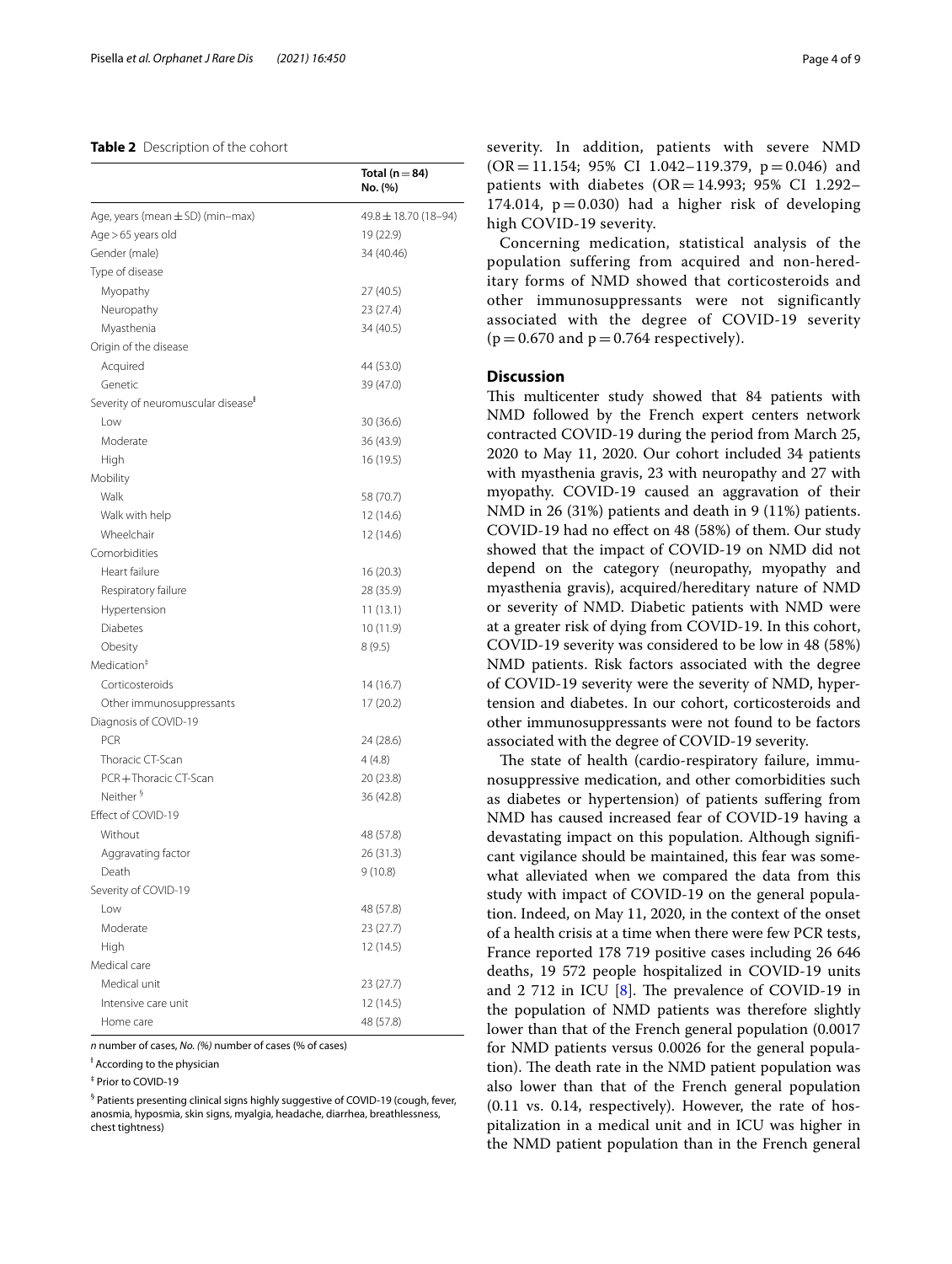#### <span id="page-4-0"></span>**Table 3** Impact of COVID-19 on NMD

|                                                                 | Without effect ( $n = 48$ )<br>No. (%) | Aggravating factor ( $n = 26$ ) Death ( $n = 9$ )<br>No. (%) | No. (%) | p value                |
|-----------------------------------------------------------------|----------------------------------------|--------------------------------------------------------------|---------|------------------------|
| Type of disease                                                 |                                        |                                                              |         | 0.716                  |
| Myopathy                                                        | 17(63)                                 | 8(29.6)                                                      | 2(7.4)  |                        |
| Neuropathy                                                      | 15(65.2)                               | 6(26.1)                                                      | 2(8.7)  |                        |
| Myasthenia                                                      | 16 (48.5)                              | 12(36.4)                                                     | 5(15.2) |                        |
| Origin of the disease                                           |                                        |                                                              |         | 0.322                  |
| Acquired                                                        | 23(53.5)                               | 13 (30.2)                                                    | 7(16.3) |                        |
| Genetic                                                         | 24(61.5)                               | 13(33.3)                                                     | 2(5.1)  |                        |
| Severity of neuromuscular disease <sup>t</sup>                  |                                        |                                                              |         | 0.170                  |
| Low                                                             | 21(70.0)                               | 7(23.3)                                                      | 2(6.7)  |                        |
| Moderate                                                        | 19 (54.3)                              | 13(37.1)                                                     | 3(8.6)  |                        |
| High                                                            | 6(37.5)                                | 6(37.5)                                                      | 4(25.0) |                        |
| Mobility                                                        |                                        |                                                              |         | 0.110                  |
| Walk                                                            | 35 (61.4)                              | 20(35.1)                                                     | 2(3.5)  |                        |
| Walk with help                                                  | 7(58.3)                                | 3(25.0)                                                      | 2(16.7) |                        |
| Wheelchair                                                      | 6(50.0)                                | 3(25.0)                                                      | 3(25.0) |                        |
| Gender                                                          |                                        |                                                              |         | 0.079                  |
| Men                                                             | 15(44.1)                               | 13 (38.2)                                                    | 6(17.6) |                        |
| Women                                                           | 33 (67.3)                              | 13(26.5)                                                     | 3(6.1)  |                        |
| Age > 65 yrs old                                                | 9(47.4)                                | 8(42.1)                                                      | 2(10.5) | 0.553                  |
| Respiratory failure                                             | 13(48.1)                               | 10(37.0)                                                     | 4(14.8) | 0.233                  |
| Heart failure                                                   | 12 (75.0)                              | 3(18.8)                                                      | 1(6.2)  | 0.401                  |
| Obesity                                                         | $\circ$                                | 7(87.5)                                                      | 1(12.5) | $0.001*$               |
| Hypertension                                                    | 4(36.4)                                | 4(36.4)                                                      | 3(27.3) | 0.097                  |
| Diabetes                                                        | 2(20.0)                                | 3(30.0)                                                      | 5(50.0) | $< 0.001$ <sup>*</sup> |
| Corticosteroids <sup>#,§</sup>                                  | 9(69.2)                                | 2(15.4)                                                      | 2(15.4) | 0.394                  |
| Immunosuppressants other than<br>corticosteroids <sup>#,§</sup> | 9(60.0)                                | 5(33.3)                                                      | 1(6.7)  | 0.565                  |

*n* number of cases, *No. (%)* number of cases (% of cases)

<sup>‡</sup> According to the physician

‡ Prior to COVID-19

<sup>§</sup> Statistical analysis have been performed only on populations with acquired disease

\*p<0.05 was statistically signifcant

population (medical unit hospitalization: 0.27 for NMD patients, 0.14 for the general population; intensive care: 0.14 for NMD patients, 0.019 for the general population). Interestingly, other epidemiological studies have been performed on French cohorts of patients with multiple sclerosis (MS) and patients with rheumatic and infammatory diseases (iRMD) [\[9](#page-8-8), [10\]](#page-8-9). In these diseases, the death rate was lower than in our study (3.5% for MS and 8% for iRMD respectively, vs 11% in our cohort), similarly to the hospitalization rate (21% for MS and 36% for iRMD respectively, vs. 42% in our cohort, medical unit and ICU). Other large epidemiological studies will be required to confrm these results.

Previous studies have reported that obesity, hypertension, diabetes, gender, immunosuppressive drugs/ corticosteroids and age could be risk factors playing an important role in the evolution of COVID-19 in the general population  $[4, 5, 11]$  $[4, 5, 11]$  $[4, 5, 11]$  $[4, 5, 11]$  $[4, 5, 11]$  $[4, 5, 11]$ . As expected, we found that the risk factors for the general population were identifed as risk factors for the impact or degree of severity of COVID-19 in NMD patients. Interestingly, hypertension, gender and diabetes have also been recognized as common risk factors associated with COVID-19 severity in MS or iRMD cohorts [[9](#page-8-8), [10\]](#page-8-9).

However, in our cohort of acquired NMD patients, therapy with corticosteroids or other immunosuppressants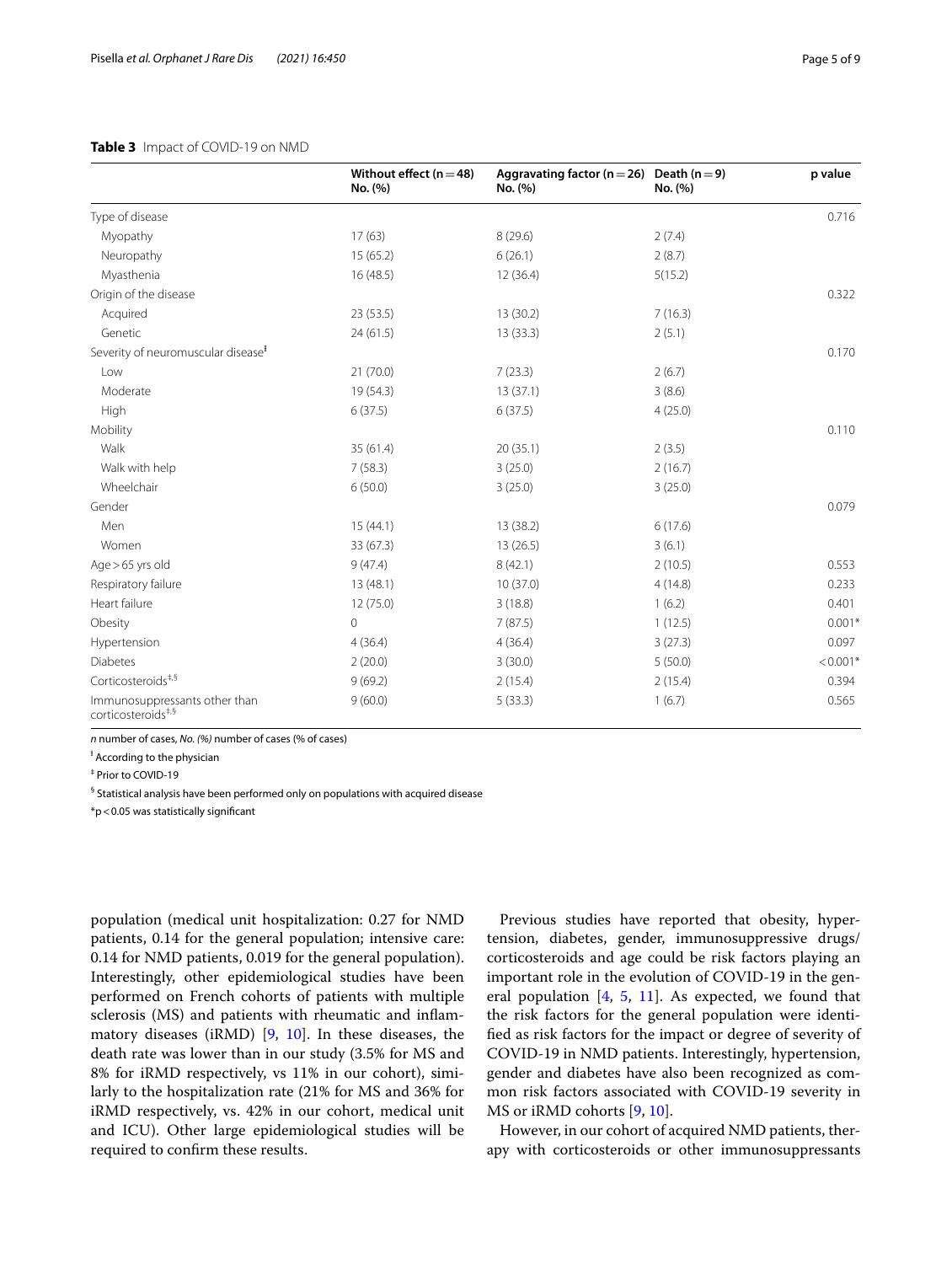#### <span id="page-5-0"></span>**Table 4** Impact of NMD on COVID-19

|                                                                 | Low COVID-19 severity<br>$(n=48)$<br>No. (%) | Moderate COVID-19 severity<br>$(n=23)$<br>No. (%) | High COVID-19 severity<br>$(n=12)$<br>No. (%) | p-value  |
|-----------------------------------------------------------------|----------------------------------------------|---------------------------------------------------|-----------------------------------------------|----------|
|                                                                 |                                              |                                                   |                                               |          |
| Type of disease                                                 |                                              |                                                   |                                               | 0.095    |
| Myopathy                                                        | 16(59.3)                                     | 8(29.6)                                           | 3(11.1)                                       |          |
| Neuropathy                                                      | 12(52.2)                                     | 10(43.5)                                          | 1(4.3)                                        |          |
| Myasthenia                                                      | 20(60.6)                                     | 5(15.2)                                           | 8(24.2)                                       |          |
| Origin of the disease                                           |                                              |                                                   |                                               | 0.199    |
| Acquired                                                        | 24 (55.8)                                    | 10(23.3)                                          | 9(20.9)                                       |          |
| Genetic                                                         | 23 (59.0)                                    | 13(33.3)                                          | 3(7.7)                                        |          |
| Severity of neuromuscular disease <sup>F</sup>                  |                                              |                                                   |                                               | $0.007*$ |
| Low                                                             | 21(72.4)                                     | 6(20.7)                                           | 2(6.9)                                        |          |
| Moderate                                                        | 22(61.1)                                     | 8(22.2)                                           | 6(16.7)                                       |          |
| High                                                            | 3(18.8)                                      | 9(56.2)                                           | 4(25.0)                                       |          |
| Mobility                                                        |                                              |                                                   |                                               | $0.015*$ |
| Walk                                                            | 40 (70.2)                                    | 12(21.1)                                          | 5(8.8)                                        |          |
| Walk with help                                                  | 5(41.7)                                      | 4(33.3)                                           | 3(25.0)                                       |          |
| Wheelchair                                                      | 3(25.0)                                      | 6(50.0)                                           | 3(25.0)                                       |          |
| Gender                                                          |                                              |                                                   |                                               | $0.031*$ |
| Men                                                             | 14(41.2)                                     | 14(41.2)                                          | 6(17.6)                                       |          |
| Women                                                           | 34 (69.4)                                    | 9(18.4)                                           | 6(12.2)                                       |          |
| Age > 65 yrs old                                                | 9(47.4)                                      | 9(47.4)                                           | 1(5.3)                                        | 0.070    |
| Respiratory failure                                             | 12 (42.9)                                    | 10(35.7)                                          | 6(21.4)                                       | 0.079    |
| Heart failure                                                   | 8(50.0)                                      | 6(37.5)                                           | 2(12.5)                                       | 0.617    |
| Obesity                                                         | 2(25.0)                                      | 4(50.0)                                           | 2(25.0)                                       | 0.097    |
| Hypertension                                                    | 1(9.1)                                       | 7(63.6)                                           | 3(27.3)                                       | $0.001*$ |
| <b>Diabetes</b>                                                 | 1(10.0)                                      | 4(40.0)                                           | 5(50.0)                                       | $0.001*$ |
| Corticosteroids <sup>#,§</sup>                                  | 6(46.2)                                      | 4(30.8)                                           | 3(23.1)                                       | 0.670    |
| Immunosuppressants other than<br>corticosteroids <sup>#,§</sup> | 8(50.0)                                      | 4(25.0)                                           | 4(25.0)                                       | 0.764    |

*n* number of cases, *No. (%)* number of cases (% of cases)

<sup>‡</sup> According to the physician

‡ Prior to COVID-19

<sup>§</sup> Statistical analysis have been performed only on populations with acquired diseases

\*p<0.05 was statistically signifcant

did not appear to be risk factors for severe forms of COVID-19. In accordance with this, a study performed on 15 myasthenia gravis patients infected with COVID-19 showed that immunosuppressive therapies did not seem to cause any additional unfavorable outcome [\[12](#page-8-11)]. Likewise, data from myasthenic patients in our cohort showed that corticosteroids or other immunosuppressants used in the management of myasthenia gravis were not a risk factor for poorer outcomes [[13\]](#page-8-12). However, studies performed on a cohort of 694 iRMD patients showed that long-term corticosteroid intake increased the risk of developing severe forms of COVID-19 [\[10](#page-8-9)]. The outcome of medication on COVID-19 severity could depend on doses, overlap between medications and/or

timing between medication and infection. For these reasons, results on corticosteroids/other immunosuppressants should be interpreted with caution. Indeed, in our study, the sample size of NMD patients with COVID-19 receiving corticosteroids/other immunosuppressants was small and cases were heterogeneous, concerning severity of the disease, type of pathology, type of drug administered and doses. Currently, management of immunosuppressive/immune-modulator medication in this health crisis remains a challenge.

Similarly to scientifc literature [[14\]](#page-8-13), our study showed that few patients with NMD contracted COVID-19 in France during this period. All of these results could be explained by patients paying particular attention to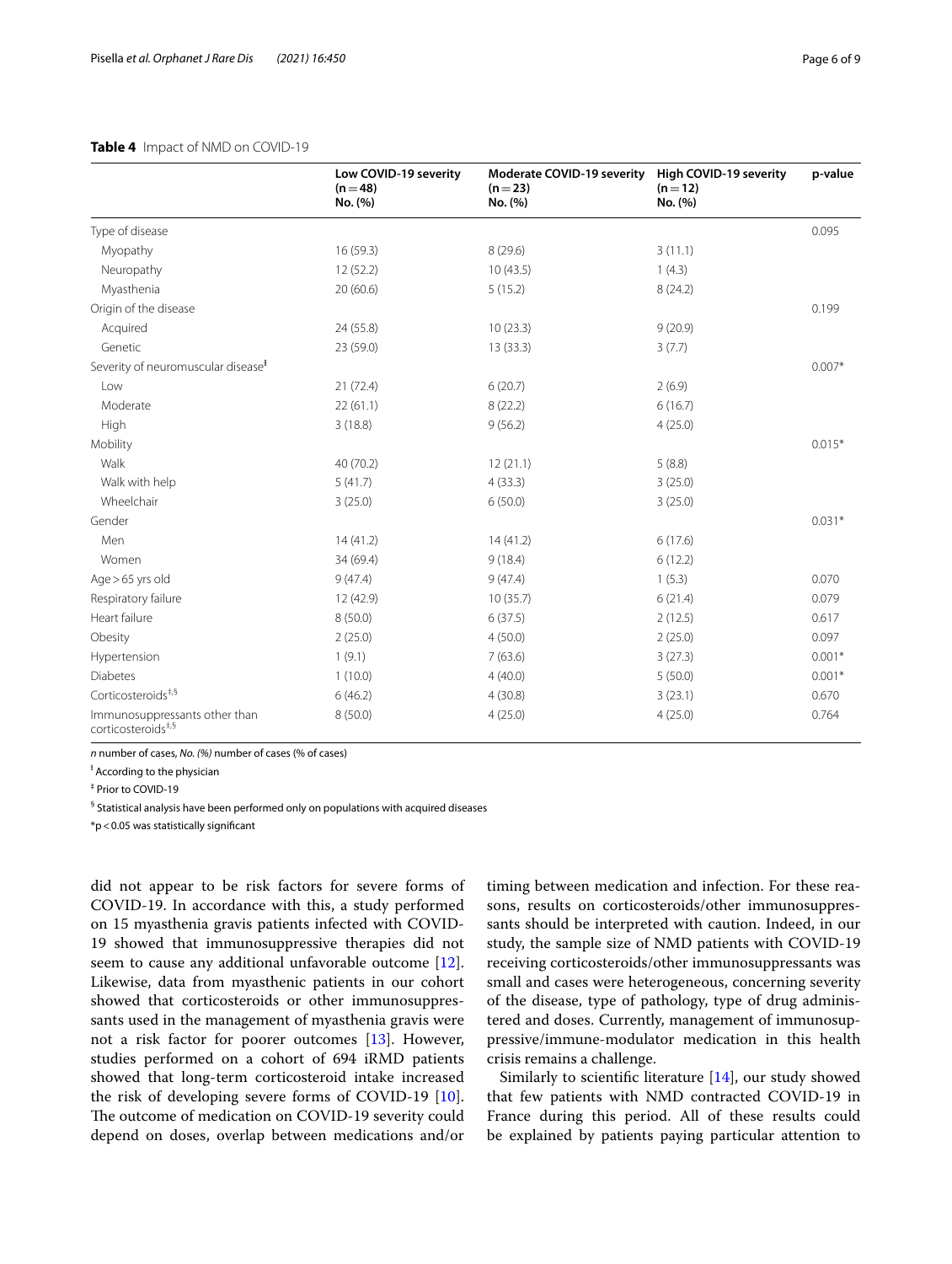self-isolation and hygiene measures, working from home more often and actions carried out by neuromuscular patient organizations and Filnemus, whose ambition during this public health crisis was to fght this virus and to protect patients with neuromuscular diseases. Nonetheless, one of major deleterious impacts of COVID-19 is that the health crisis has had huge consequences on the management of NMD patients [[14–](#page-8-13)[16](#page-8-14)]. Several patients have foregone or did not have access to medical care and have developed more stifness, more pain or have reduced their walking distance.

In the context of an emergency health crisis, this dynamic observatory of the number and state of health of patients has enabled Filnemus to directly monitor the evolution of this virus in patients with NMDs. Knowing the evolution and the impact of this virus on NMD patients enabled Filnemus to draw up a document intended to help resuscitators in their decision-making, in order to provide equal opportunities for the management of patients with NMD in intensive care. The data collected in this survey is essential to understand the impact of COVID-19 on this population but remains insufficient. Although our method of data collection was efective it was not exhaustive. One of the limitations of our study is the lack of confrmation of COVID-19 for several patients in our cohort due to a lack of testing at that time. Indeed, many cases with symptoms suggestive of COVID-19 could not be confrmed by PCR test or Thoracic CT-scan and asymptomatic cases were not detected. Although the clinical diagnosis allowing patients to be included in the cohort is based on very specifc criteria published in major scientifc journals and which are highly suggestive of COVID-19, additional studies will help deepen knowledge on this subject and clarify the impact of this virus on various NMDs.

The aim of this study was to evaluate the consequences of COVID-19 on NMD patients in the short term. Based on our results we cannot exclude that the efects of COVID-19 on these patients could appear in the longer term. It would be interesting to investigate this as a second step.

To conclude, this French multicenter study shows that few patients with NMDs presented symptoms of and/or tested positive for COVID-19 during this frst lockdown period. COVID-19 in patients with NMD did not systematically lead to NMD aggravation and severe forms of COVID-19. Diabetes is a risk factor for unfavorable outcome for NMD – COVID-19+patients. The severity of COVID-19 for NMD patients depended on the degree of NMD severity, diabetes and hypertension. Finally, in this cohort, treatment with corticosteroids or other immunosuppressants was not associated with higher COVID-19 severity. As a whole, these results should help adapt

the management of neuromuscular patients during the COVID-19 pandemic and also the prioritization and strategy of vaccination especially for the most severely ill patients.

#### **Methods**

#### **Data collection**

Data was collected in real time by physicians from 71 expert centers belonging to Filnemus. Expert centers and patient organizations made calls to 18 000 NMD patients to ensure their good health. Patients presenting COVID-19 clinical symptoms were encouraged to contact their physician. The survey was performed during the frst French lockdown period that lasted from March  $25, 2020$  to May 11, 2020. This anonymous study was carried out in accordance with good clinical practice, General Data Protection Regulations (GDPR) and the local ethics committee. Patients included in this study were informed by their physician who signed informed consent notes of non-objection. All the patients in this study had NMD and were strongly suspected to be infected by SARS-CoV2. COVID-19 was confrmed either by PCR, or suspected by thoracic computed tomography (thoracic CT-Scan) [\[17](#page-8-15)] or symptomatology including several associated signs suggesting COVID-19: cough, fever, hyposmia, skin manifestations, myalgia, headache, diarrhea, breathlessness, chest tightness and anosmia. At this time in the pandemic PCR testing was not performed systematically. Patients with clinical signs highly suggestive of COVID-19 but without positive PCR or thoracic CT-Scan results were considered to be probable cases.

#### **Variables studied**

Data collected prior to COVID-19 were: age, gender, diagnosis, acquired/hereditary form of disease, degree of mobility (walking without help, walking with help or in a wheelchair), comorbidities, presence of respiratory (yes or no) or cardiac (yes or no) failure, degree of severity of the NMD according to the physician (low, moderate or severe) and medication. Categorization of the severity of patients' neuromuscular disease was discussed during the Filnemus COVID-19 meetings that have been held weekly since the beginning of the pandemic and a consensus was reached.

Data related to COVID-19 were: diagnosis of COVID-19 (PCR/thoracic CT-Scan or clinical diagnostic criteria), impact of COVID-19 on the disease (no efect, aggravating factor, or death), and categories of medical care (home care, medical unit, ICU). The severity of COVID-19 was considered low for patients with home care, moderate for patients needing hospitalization in a medical unit and high for patients hospitalized in ICU.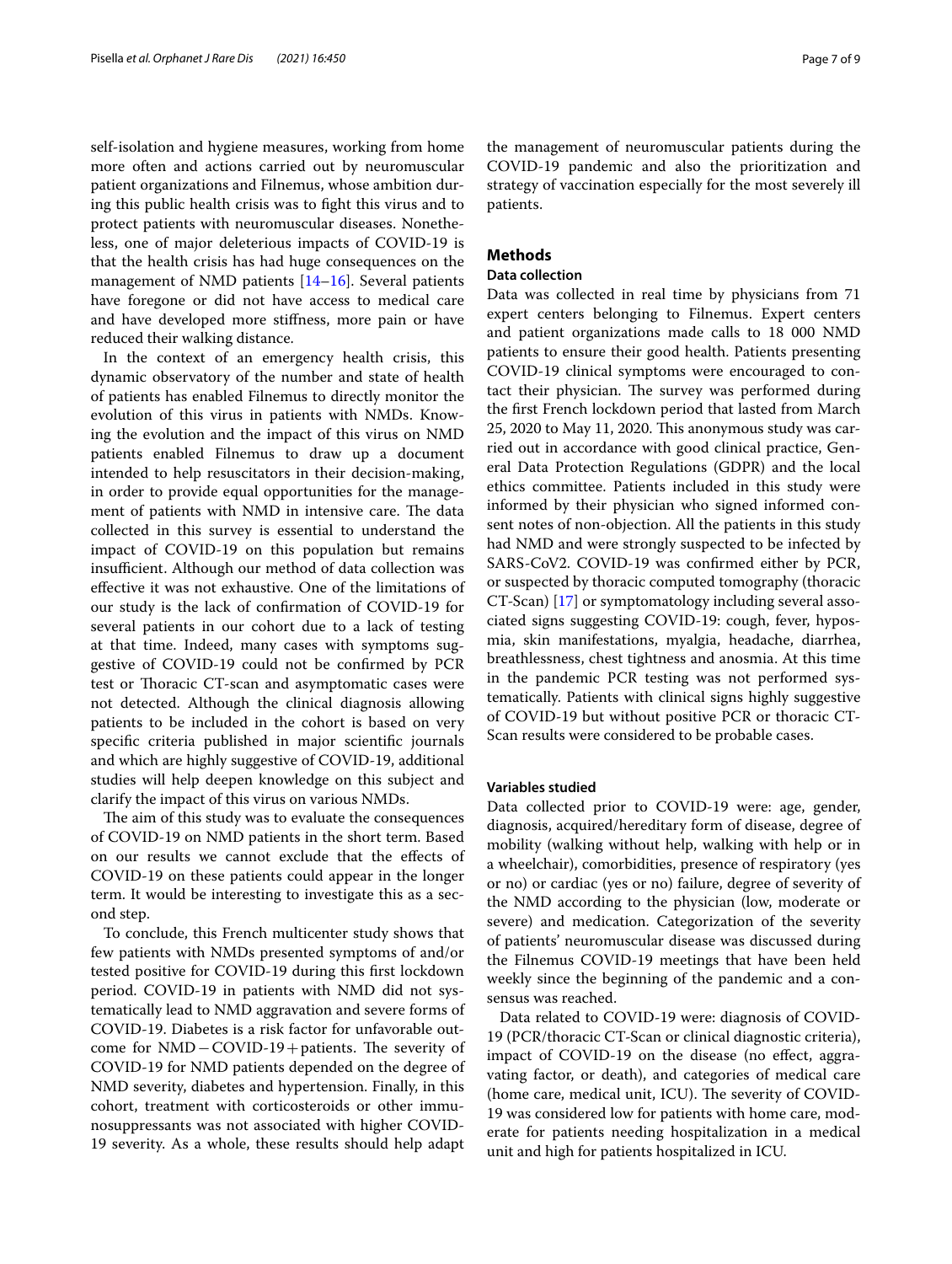The hospitalization rate was the ratio of NMD patients hospitalized in a medical unit over the total number of patients infected by SARS-CoV2 virus. The ICU rate was determined by the number of NMD patients hospitalized in ICU divided by the total number of NMD patients infected by SARS-CoV2 virus. The death rate was calculated as the number of NMD patients dying after SARS-CoV2 infection divided by the total number of NMD patients infected by SARS-CoV2. The prevalence of COVID-19 in the NMD population was defned as the number of NMD patients infected by SARS-CoV2 divided by the total number of NMD patients in France.

#### **Outcomes**

The primary endpoint was the impact of COVID-19 on NMD. The effect of COVID-19 was classified into three levels according to the physician's evaluation: no efect, aggravating factor, death. The secondary endpoint was the impact of NMD on COVID-19 severity. COVID-19 severity was assessed and classifed according to the medical care received by each patient: low COVID-19 severity=home care, moderate COVID-19 severity=hospitalization in a medical unit, high COVID-19 severity=hospitalization in ICU.

#### **Statistical analysis**

The basic characteristics of the cohort were summarized as frequencies and percentages for categorical variables and were expressed as mean±standard deviation for normally distributed continuous variables.

Univariate and multivariate analyses were performed on the cohort. First, in the univariate analysis, risk factors were assessed using analysis of variance (ANOVA) to compare continuous variables across groups, and Chisquare test or Fisher-Freeman-Halton's exact test were used for categorical variables, as appropriate. Second, two stepwise multinomial logistic regressions were used for the multivariate analysis by selecting all variables with a p-value not exceeding 0.15 in the univariate analysis to determine the independent risk factors for the efect of COVID-19 on NMD (Model 1, "no efect" reference category) and for the efect of NMD on the severity of COVID-19 (Model 2, "low COVID-19 severity" reference category). Odds ratios (OR) with their associated 95% confidence intervals (CI) were reported. A p-value < 0.05 was considered statistically signifcant. All statistical analyses were performed using SPSS software, version 20.0 (SPSS, Inc., Chicago, Illinois).

#### **Abbreviations**

BNDMR: National Data Bank of Rare Diseases; CI: Confdence interval; COVID-19: Coronavirus disease 2019; FILNEMUS: French Health Care Network for Rare Neuromuscular Diseases; GDPR: General Data Protection Regulations; ICU: Intensive care unit; iRMD: Rheumatic and infammatory diseases; MS: Multiple sclerosis; NMD: Neuromuscular diseases; OR: Odds ratio; Thoracic CT-Scan: Thoracic computed tomography.

#### **Acknowledgements**

The authors are grateful to Mrs Buand who corrected the English.

#### **Authors' contributions**

SA designed and led the work. SA, LP, AM, GS, ESC, ID, YP, JCA designed the survey. SA, GS, TS, CT, JBC, FB, ESC, GB, LD, FD, AMG, MM, ANP, YP, FA, AB, DF, AM, JPN, SS, KW, JCA, KB, JPC, PC, RD, CET, LK, TK, PL, VL, MM, MM, SN, JS, SV, RNVQ, ID, DA, SSK, GM, EH collected data. SF, LP, SA and GS performed global analysis and statistical analysis. LP, SA, GS, AM and SF wrote the manuscript. All authors read and approved the fnal manuscript.

#### **Funding**

None.

#### **Availability of data and materials**

The datasets used and/or analyzed during the current study are available from the corresponding author on reasonable request.

#### **Declarations**

#### **Ethics approval and consent to participate**

The local Institutional Committee was consulted in order to verify whether ethical approval was necessary. As this study did not involve an intervention, the Committee confirmed that an official approval was not required. All procedures performed were in accordance with the 1964 Helsinki declaration, its amendments and comparable ethical standards.

#### **Consent for publication**

Not applicable.

#### **Competing interest**

The authors declare that they have no competing interests.

#### **Author details**

<sup>1</sup> Filnemus, AP-HM, Marseille, France. <sup>2</sup> Department of Epidemiology and Health Economics, AP-HM, Marseille, France. <sup>3</sup> Department of Neurology and Neuromuscular Disorders, Reference Center for Neuromuscular Disorders AOC, University Hospitals of Bordeaux (Pellegrin University Hospital), place Amélie-Raba-Léon, 33076 Bordeaux, France. <sup>4</sup>Reference Center for Neuromuscular Disorders Nord/Est/Île‑de‑France, Sorbonne Université, AP-HP, Hôpital Pitié-Salpêtrière, Inserm UMR\_S 974, Paris, France. <sup>5</sup>CHU de Lille, Inserm U1171, Reference Center for Neuromuscular Disorders Nord/Est/Île-de-France, Lille, France. <sup>6</sup>Neurology Department, Reference Center for Neuromuscular Diseases 'Nord‑Est‑Ile de France', University Hospitals of Strasbourg, Strasbourg, France.<sup>7</sup> ENMG Unit, Reference Center for Neuromuscular Diseases, University Hospitals of Lyon (Neurologic Hospital Pierre Wertheimer), Lyon, France. 8 <sup>8</sup> Reference Center for Neuromuscular Diseases and ALS. Timone University Hospital, Aix-Marseille University, ERN-Center, Marseille, France. <sup>9</sup>Clinical Neurophysiology Unit, Reference Center for Neuromuscular Disease, University Hospital of Bicetre, Le Kremlin Bicêtre, France. <sup>10</sup>Reference Center for Neuromuscular Diseases, Filnemus, ERN Euro-NMD, CHU Nantes, Nantes, France.<br><sup>11</sup>Reference Center for Neuromuscular Diseases. Neuropediatric Unit Timone University Hospital, Marseille, France. <sup>12</sup>Neurology Department, Nord/Est/ Île‑de‑France Neuromuscular Reference Center, Raymond-Poincaré Teaching Hospital, AP-HP, Garches, France. <sup>13</sup>INSERM U1179, END-ICAP, Versailles-Saint-Quentin-en-Yvelines University, Université Paris Saclay, Montigny-le-Bretonneux, France. 14Reference Center for Neuromuscular Diseases AOC, University Hospital of Brest, Brest, France. <sup>15</sup> Reference Center for Neuromuscular Diseases, Henri Mondor University Hospital, Assistance Publique - Hôpitaux de Paris, Créteil, France. <sup>16</sup>AP-HP, Cochin Hospital, Cardiology Department, FILNE-MUS, Reference Center for Neuromuscular Diseases Nord/Est/Île‑de‑France, Paris-Descartes, Sorbonne Paris Cité University, 75006 Paris, France. <sup>17</sup>INSERM